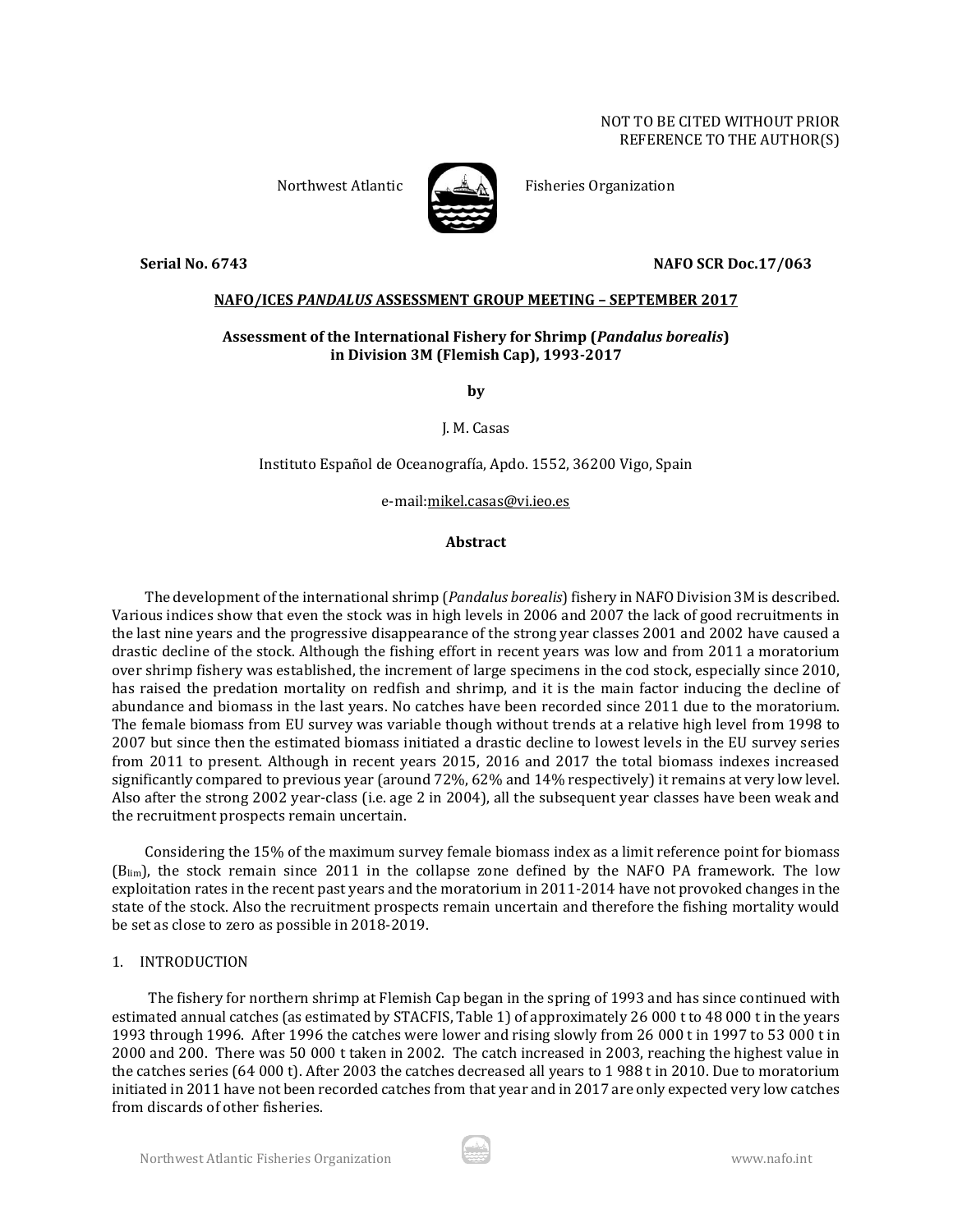Since 1993 the number of vessels ranged from 40-110, and in 2006 there were approximately 20 vessels fishing shrimp in Div. 3M compared to 50 in 2004. There is not a lot of information on the number of vessels taking part in the shrimp fishery since 2007 but probably they do not exceeded 13 units in 2010. Since 2011 due to the moratorium there is no vessels directed to shrimp fishery in Div. 3M.

With the closure of the international shrimp (*Pandalus borealis*) fishery in NAFO Division 3M, various indices from the EU surveys are listed with the purpose of tracking the status of the Flemish Cap shrimp stock. Among these the indices of female stock from the EU surveys is used. The results from the ageing are presented and some recruitment indices from the EU survey are provided.

#### 2. MATERIAL AND METHODS

#### *Samples*

From 2011 due to the moratorium shrimp samples were only taken from EU-Flemish Cap research summer surveys. They were separated into 3 categories namely, males, primiparous females (including transitional) and multiparous females according to the sternal spine criterion (McCrary. 1971), oblique carapace lengths were measured using sliding callipers and grouped into 0.5 mm length-classes.

Modal analysis (MacDonald and Pitcher, 1979) was conducted each year on length frequency distribution by sex group resulting from the survey. This analysis provided the proportion; mean lengths and standard deviations of the mean length (sigma) for each age component and sex group. The total number of individuals in every age/sex group according to the estimated biomass was calculated transforming the mean length to weight using the weight length relationship. So, the mean lengths were converted to mean weights to estimate the annual abundance and biomass indices by year and sex group (Skúladóttir and Diaz, 2001).

#### 3. CATCH and CPUE

The total catch per year is listed by nations in Table 1. The annual catches come mostly from Statlant 21A reports and in some cases from the shrimp specialists of individual countries. Because the moratorium no catches have been recorded from 2011 and to 10 September in 2017 the table was only revised and updated (Fig. 1).

The closure of shrimp fishery from 2011 and therefore the lack of commercial catches of shrimp do not permit to follow the evolution of the stock using the standardized CPUE series estimated from the international fleet directed to the fishing shrimp in Div. 3M.

### 4. EXPLOITATION RATE

Considering the Exploitation rate estimated as nominal catches divided by the EU survey biomass index of the same year (Figure 2 and Table 2), this was high in the years 1994-1997 when biomass was generally lower. In the years 1998-2004 the catch rate has been rather stable at a lower level. From 2005 to 2008 despite the exploitation rate remained stable at relative low values (between 1.9-1.5), the UE survey indexes estimated decreased year after year. This trend continued in the recent years despite the moratorium established on 3M shrimp stock since 2011. In October 2011 Scientific Council noted that there are indications of factors other than fishery that may be involved in the current decline of the stock.

### 5. FEMALE INDICES

The biomass indices From EU surveys have been corrected in the years 1988 to 2002 for adjusting for the more efficient research vessel taken into use in 2003 (Casas *et al*. 2004). The spawning stock (female biomass) as determined from the EU survey biomass index (Figure 3 and Table 3) increased rapidly during the years prior to the fishery, from 1989 and 1990 to 1992. This may have been due to a gradual increase in stock size after the cod biomass declined in the area. But this was also a reflection of the very strong 1986 year class, most

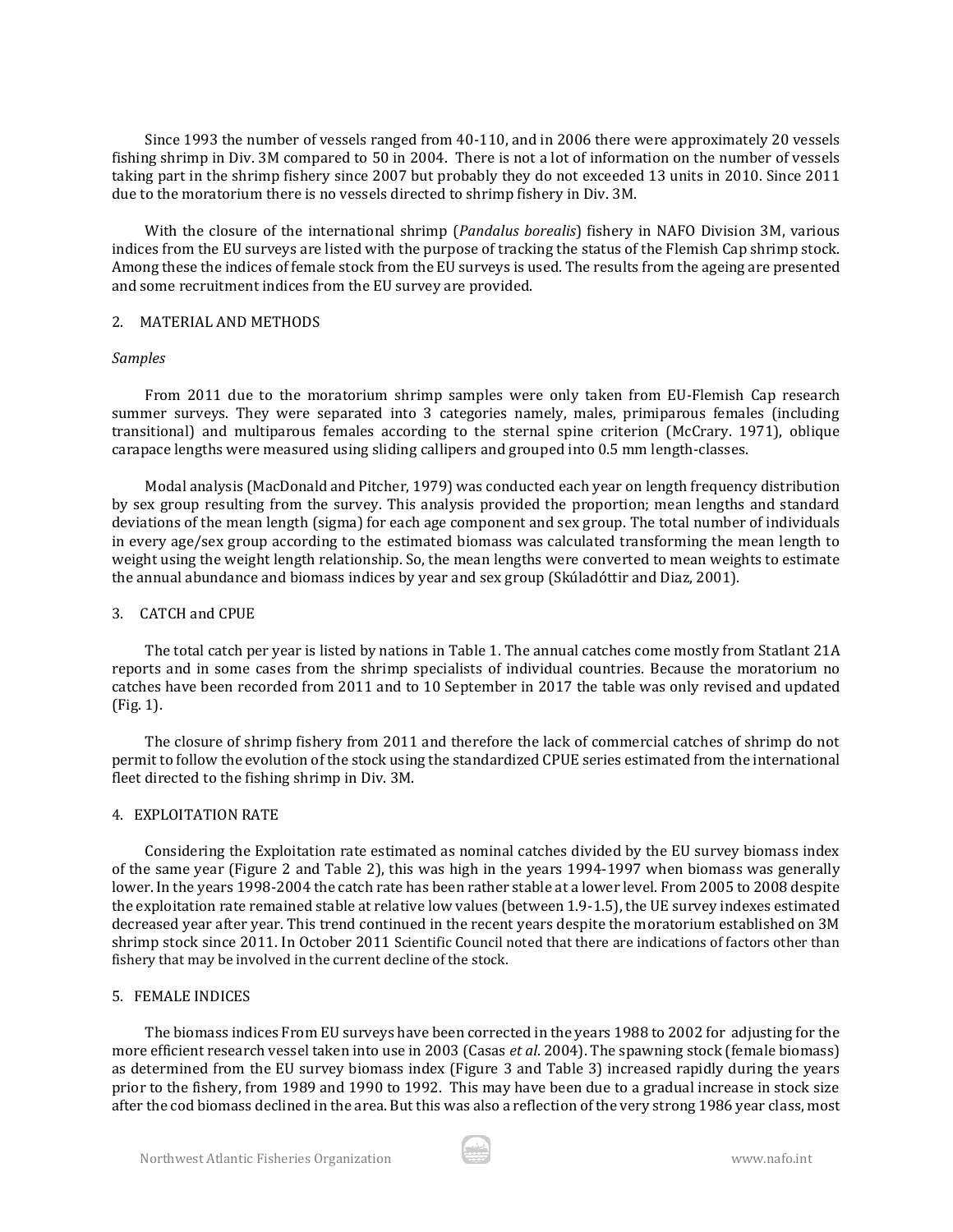of which were female during 1992. With the beginning of the shrimp fishery in 1993 the biomass declined up to 1997. After that the stock recovered reasonably well although with high annual variability (historical maximums in 2002 and 2005 were followed by years with lower biomass but at a relative high level). In 2009 the female biomass decreased to values close to the historical minimums in the survey series. In 2010 despite of the biomass increase about 77% compared to 2009 this was still among the lowest in the historical series. The female biomass estimated from the moratorium (2011-2014) were the lowest values in the EU survey series, well below *Blim* proxy and shows the depletion state of the shrimp stock. Although in recent years 2015, 2016 and 2017 the total biomass indexes increased significantly compared to previous year (around 72%, 62% and 14% respectively), it remains at very low level.

#### 6. SHRIMP PREDATION BY COD AND REDFISH

During the last year meeting in 2016 was presented by Webex a multispecies model developed in Gadget which covers the main commercial stocks in Flemish Cap over the period 1988-2012: cod *Gadus morhua*, redfish *Sebastes sp*. and Northern shrimp *Pandalus borealis* (Pérez-Rodríguez et al. 2016). The model highlighted the interdependent dynamic of these stocks, and reveals strong interactions between recruitment, fishing and predation (including cannibalism). These drivers showed marked changes in their relative importance by species, age, and length over time, producing a transition from a traditional redfish-cod dominated system in the early 1990s, to an intermediate shrimp-other fish species state by late 1990s, and in turn back to something close to the initial state by late 2000s (Table 3 and Figure 4 ).

Results of modelling suggested that, predation of young shrimp by redfish, together with fishing on older shrimp in conjunction with the failure of recruitment since 2005, have been the main factors driving the shrimp stock to the collapse by 2010. Predation by cod contributed marginally to the decline of shrimp especially after 2007-2008. The increment of large cod in the stock, especially since 2010, has raised the predation mortality on redfish, and it is the main factor inducing the decline of abundance and biomass in the last years.

#### 7. AGE ASSESSMENTS

Age analysis and sex composition was carried out on biological samples obtained from commercial fishery of a few nations in the past years (1993-2005). Since 2006 the samples obtained from the fishery were insufficient to assess the age of the catches and from 2011 due to the moratorium no sampling is available. So, the perception of the age composition and evolution of different year class along the years in the shrimp stock come from the age composition estimated in EU surveys (tables 4 and 5).

From those tables, some strong year-classes may be followed according the abundance by age groups from EU surveys (1988-2006). If the assignation of the age is right, the 1986 year-class stand out in the beginning of historical series with 4, 5 and 6 years olds in the years 1990, 1991 and 1992. The individuals with 4 year olds were also especially abundant in the years 1999-2002 indicating the strong of year-classes 1995, 1996, 1997 and 1998. The 1999 year-class stand out especially judging by the high number of 3 and 6 year olds in 2002 and 2005 years respectively. In these two years both the biomass and the abundance reached out the highest values in the series, especially in 2005 where the strong 2002 year class with 3 years old was also present. From 2004 to present the virtual absence of age group 1 in the catches and very low values for the ages 2 and 3 show the weakness of the 2003 -2016 year classes.

# 8. RECRUITMENT

Considering the abundance at age 2 as indicator of recruitment, the EU survey provided two recruitment indices. The abundance of two years olds obtained in the main trawl since 1996 and the abundance for this age group in the juvenile shrimp bag attached to the gear since 2001. Both are presented together in table 6 and Figure 5.

Since 2005, the survey indices from Lofoten gear showed high variability in the estimated values but lower than in previous years, and confirming the absence of strong year classes. A similar trend can be observed from

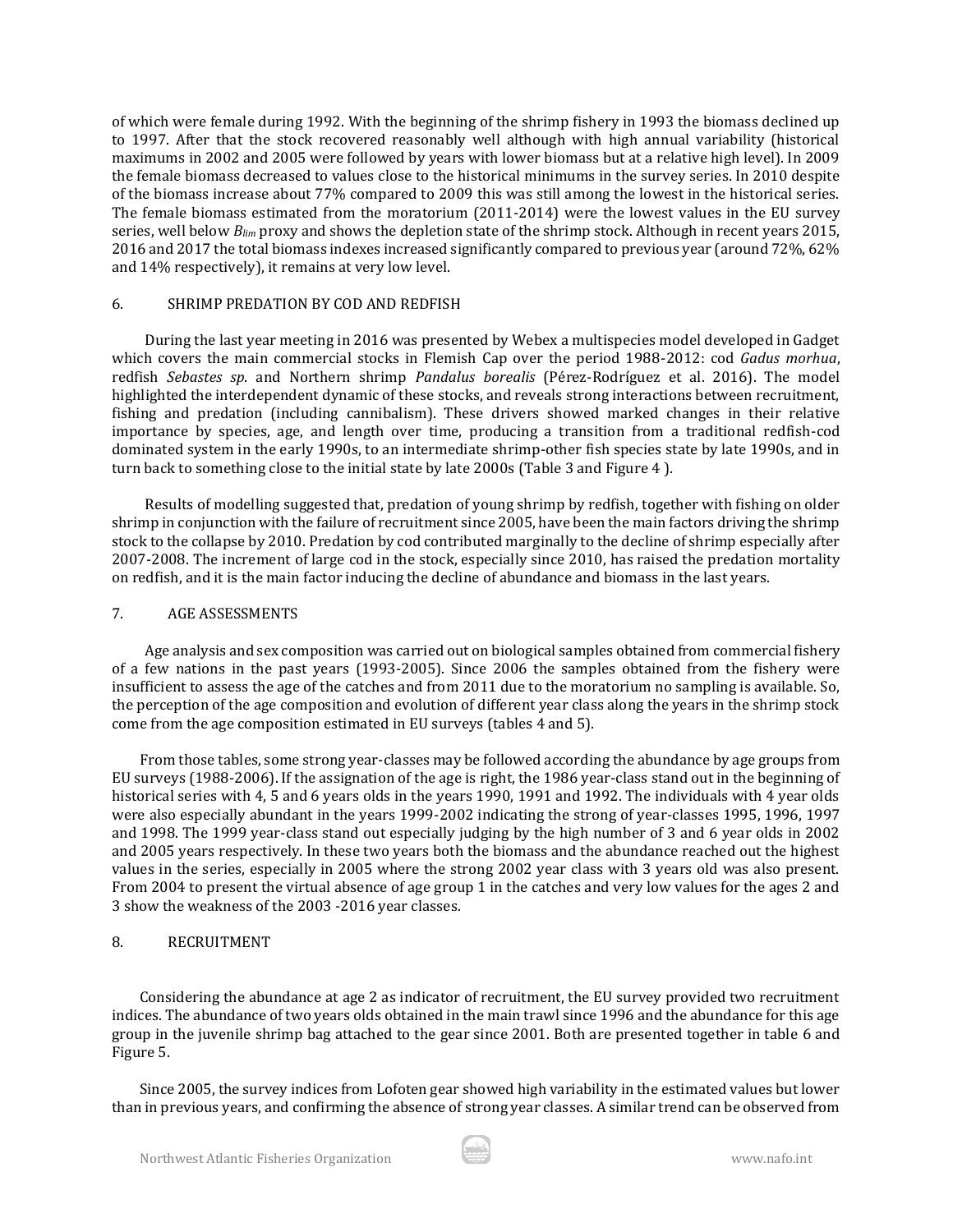juvenile bag's indexes. In 2017 these indexes increased but remain low and confirm the weakness of the last recruitments.

# 9. PRECAUTIONARY APPROACH

In the absence of other suitable methods to indicate a limit reference point for biomass, the EU survey biomass female index was used (SCS Doc. 04/12). Scientific Council considers that a female survey biomass index of 15% of its maximum observed level provides a proxy for *Blim*. This corresponds to an index value of 2 564 t (Figure 6).

A limit reference point for fishing mortality has not been defined.

### 10. SUMMARY

Catches of shrimp on the Flemish Cap have been maintained at a high level averaging 43 000 t. between 1995 and 2005. However since 2006 they decreased gradually being in 2010 around 1990 t. No catches have been reported since 2011 as consequence of the moratorium of this fishery.

After some years with exploitation rates stables at relative low values (1.9-1.5 from 2005 to 2008) the UE survey indexes estimated decreased year after year up to 2013. Although in 2015-2017 the survey indexes increased compared to previous years, they remain at very low level despite the moratorium established on 3M shrimp stock from 2011.

The female biomass index from the EU survey decreased between 1993 and 1994, increased since 1997 to 1998 and stayed stable to 2007. The strong decline of the female biomass index from 2008 to the present year confirms the decreasing trend of this stock, mainly caused by the weak recruitment in the last nine years.

Considering the 15% of the maximum survey female biomass index as a limit reference point for biomass (Blim), the stock continues in 2017 in the collapse zone defined by the NAFO PA framework.

### 11. ACKNOWLEDGEMENT

Appreciation is expressed to those who provided data for inclusion in this paper . Most of data used in this paper have been funded by the EU through the European Maritime and Fisheries Fund (EMFF) within the National Program of collection, management and use of data in the fisheries sector and support for scientific advice regarding the Common Fisheries Policy.

#### REFERENCES

Casas J.M., J. L. Del Rio, J.L., and D. Gonzales Troncoso, 2004. Northern shrimp (*Pandalus borealis*) on Flemish Cap surveys 2003 and 2004. NAFO SCR Doc. 04/77, Serial No. N5047: 24p.

McCrary, J.A. 1971. Sternal spines as a characteristic for differentiating between females of some Pandalidae. J.Fish. Res. Board Can. 28: 98-100.

MacDonald P. D. M.. and T. J. Pitcher 1979. Age groups from size-frequency data: A versatile and efficient method of analysing distribution mixtures. . J.Fish. Res. Board Can. 36: 987-1011.

Skúladóttir, U., 2006. The Icelandic shrimp fishery (Pandalus borealis Kr. ) at Flemish Cap in 1993-2006. NAFO SCR Doc. 97/85, Serial No. N2931: 30p.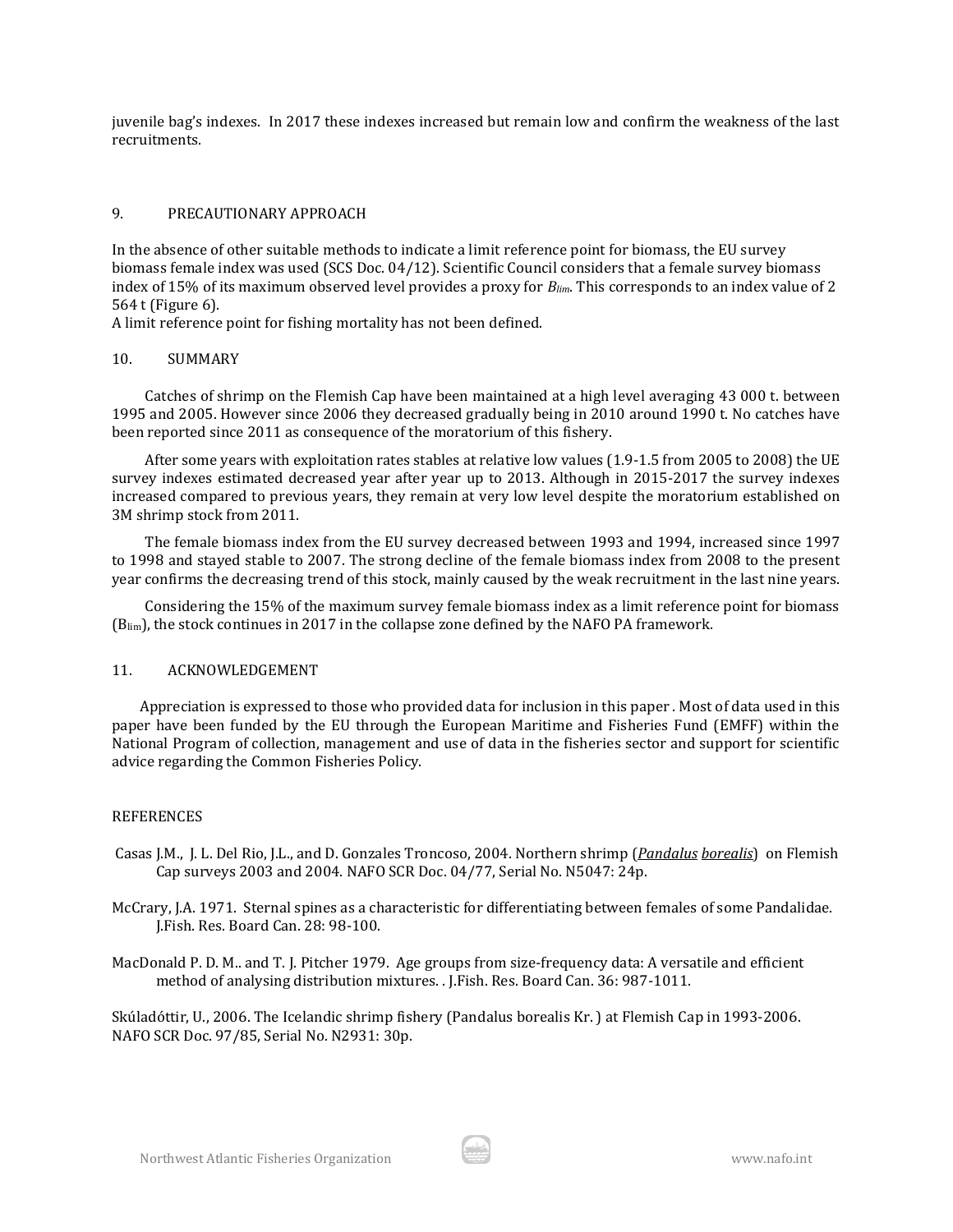| Table 1. Annual nominal catches (t) by country of northern shrimp ( <i>Pandalus borealis</i> ) caught in NAFO Div. 3M. |                   |       |          |                     |                     |                   |                      |                     |                      |                             |                     |                      |                      |                     |                                               |           |                  |                |          |                      |                           |          |              |                |
|------------------------------------------------------------------------------------------------------------------------|-------------------|-------|----------|---------------------|---------------------|-------------------|----------------------|---------------------|----------------------|-----------------------------|---------------------|----------------------|----------------------|---------------------|-----------------------------------------------|-----------|------------------|----------------|----------|----------------------|---------------------------|----------|--------------|----------------|
|                                                                                                                        |                   |       |          |                     |                     |                   |                      |                     |                      |                             |                     |                      |                      |                     |                                               |           |                  |                |          |                      |                           |          |              |                |
| <b>Nation</b>                                                                                                          | 1993              | 1994  | 1995     | 1996                | 1997                | 1998              | 1999                 | 2000                | 2001                 | 2002                        | 2003                | 2004                 | 2005                 | 2006                | 2007                                          | 2008      | 2009             | 2010           | $2011*$  |                      | $2012* 2013* 2014* 2015*$ |          | $2016*2017*$ |                |
| Canada                                                                                                                 | 3724              | 1041  | 970      | 906                 | 807                 | 484               | $490^{2}$            | $618^{2}$           | 295 <sup>1</sup>     | 16                          |                     |                      |                      | $10-1$              |                                               |           |                  |                |          |                      |                           |          |              |                |
| Cuba                                                                                                                   |                   |       |          |                     |                     |                   | 119                  | 46 <sup>1</sup>     | 1037                 | 1537 <sup>1</sup>           | 1462                | 969                  | 964                  | 1126                | 446                                           | 11        |                  |                |          |                      |                           |          |              |                |
| EU/Estonia                                                                                                             |                   | 1081  | 2092     | 1900                | 3240                | 5694              | $10835$ <sup>1</sup> | $13256^2$           | 9851 <sup>1</sup>    | $142152$ 12851 <sup>1</sup> |                     | $13444$ <sup>1</sup> | $12009-1$            | $8466^{2}$          | $106072$ 10255 <sup>2</sup> 2152 <sup>2</sup> |           |                  | $266^{2}$      |          |                      |                           |          |              |                |
| EU/Denmark                                                                                                             | 800               | 400   | 200      |                     |                     | 437               | 235                  |                     | 93 <sup>1</sup>      | 359                         |                     |                      |                      |                     |                                               |           |                  |                |          |                      |                           |          |              |                |
| EU/Latvia                                                                                                              |                   | 300   | 350      | 1940                | 997 <sup>1</sup>    | 1191              | $3080^{-1}$          | $3105$ <sup>1</sup> | 2961                 | $1892-1$                    | 3533 <sup>1</sup>   | 3059 <sup>1</sup>    | 2212 <sup>1</sup>    | $1330-1$            | 1939 <sup>1</sup>                             |           | $12851$ 1194     | $611^{-1}$     |          |                      |                           |          |              |                |
| EU/Lithuania                                                                                                           |                   | 1225  | 675      | 2900                | $1785$ <sup>1</sup> | 3107              | $3370^1$             | 3529                | 2701                 | 3321 <sup>1</sup>           | 3744                | 4802                 | $3652^{\frac{1}{2}}$ | 1245                | $1992$ <sup>1</sup>                           | 485       |                  | 102            |          |                      |                           |          |              |                |
| EU/Poland                                                                                                              |                   |       |          |                     | 824                 | 148               | 894                  | 1692                | $209-1$              |                             |                     | 1158                 | $458-1$              | 224                 |                                               |           |                  |                |          |                      |                           |          |              |                |
| EU/Portugal                                                                                                            | 300               |       | 150      |                     | 170                 | 203               | 227                  | 289                 | $420^{-1}$           | $16^{-1}$                   |                     | 50                   |                      |                     |                                               |           | 3                |                |          |                      |                           |          |              |                |
| EU/Spain                                                                                                               | 240               | 300   | 158      | 50                  | 423 <sup>1</sup>    | 912 <sup>1</sup>  | $1020$ <sup>1</sup>  | 1347                | $855-1$              | $674$ <sup>1</sup>          | 857                 | 1049 <sup>2</sup>    | $725$ $^{2}$         | 997 <sup>2</sup>    | 768 <sup>1</sup>                              | $406^{2}$ | 537 <sup>1</sup> | $507^{2}$      |          |                      |                           |          |              |                |
| EU/United Kingdom                                                                                                      |                   |       |          |                     |                     |                   |                      |                     |                      |                             | 547 <sup>1</sup>    |                      |                      |                     |                                               |           |                  |                |          |                      |                           |          |              |                |
| Faroe Is.                                                                                                              | 7333              | 6791  | 5993     | 8688                | 7410                | 9368              | 9199                 | 7719 <sup>2</sup>   | $10228$ $^{2}$       | 8516 <sup>2</sup>           | $12676$ $^{2}$      | 4952                 | 2457 <sup>1</sup>    | $1102-1$            | $2303-1$                                      | 1201      | $1349-1$         | 495            |          |                      |                           |          |              |                |
| France (SPM)                                                                                                           |                   |       |          |                     | 150                 |                   |                      | $138-1$             | 337 <sup>1</sup>     | 161                         |                     |                      | 487                  |                     | 741                                           |           | 193              |                |          |                      |                           |          |              |                |
| Greenland                                                                                                              | 3788 <sup>1</sup> | 2275  | $2400-1$ | $1107$ <sup>1</sup> | $104^{-1}$          | 866 <sup>1</sup>  | 576 <sup>1</sup>     | 1734                |                      | $644$ <sup>1</sup>          | 1990 <sup>2</sup>   |                      | $12^{-1}$            | 778 <sup>2</sup>    |                                               |           |                  |                |          |                      |                           |          |              |                |
| Iceland                                                                                                                | 2243              | 2355  | 7623     | $20680^{-1}$        | 7197 <sup>1</sup>   | 6572 <sup>1</sup> | $9277$ $^{2}$        | $8912^2$            | $5265^{2}$           | $5754$ <sup>1</sup>         | $4715$ <sup>1</sup> | 3567                 | $4014$ <sup>1</sup>  | $2099$ <sup>1</sup> |                                               |           |                  |                |          |                      |                           |          |              |                |
| Japan                                                                                                                  |                   |       |          |                     |                     |                   |                      | 114                 | 130                  | $100^{-1}$                  | $117^{-1}$          |                      |                      |                     |                                               |           |                  |                |          |                      |                           |          |              |                |
| <b>Norway</b>                                                                                                          | 7183              | 8461  | 9533     | 5683                | 1831                | $1339-1$          | $2975$ <sup>1</sup>  | 2669 <sup>2</sup>   | $12972$ <sup>1</sup> | $11833^{\frac{1}{2}}$       | $21238-1$           | 11738                | $223-1$              | $890^2$             | 1914                                          | $321^{2}$ |                  |                |          |                      |                           |          |              |                |
| Russia                                                                                                                 |                   | 350   | 3327     | 4445                | 1090                |                   | 1142                 | 7070                | 5687 <sup>1</sup>    | 1176                        | 3 <sup>1</sup>      | 654                  | 266 <sup>1</sup>     | 46 <sup>1</sup>     | 73 <sup>1</sup>                               | $21^{-1}$ | $20^{-1}$        | 7 <sup>1</sup> |          |                      |                           |          |              |                |
| Ukraine                                                                                                                |                   |       |          |                     |                     |                   |                      |                     | $348$ <sup>1</sup>   |                             | 237                 | 315                  |                      | $282$ <sup>1</sup>  |                                               |           |                  |                |          |                      |                           |          |              |                |
| <b>USA</b>                                                                                                             |                   |       |          |                     |                     |                   |                      | $629$ <sup>1</sup>  |                      |                             |                     |                      |                      |                     |                                               |           |                  |                |          |                      |                           |          |              |                |
| <b>Total</b>                                                                                                           | 25611             | 24579 | 33471    | 48299               | 26028               | 3032              | 43439                | 52867               | 53389                | 50214                       | 63970               | 45757                | 27479                | 18595               | 20741                                         | 13985     | 5448             | 1988           | $\Omega$ | $\Omega$<br>$\Omega$ | $\Omega$                  | $\Omega$ | $\Omega$     | 0 <sup>3</sup> |

<sup>1</sup> NAFO Statlant 21 A<br><sup>2</sup> From the fisheries big

 $\frac{2}{3}$  From the fisheries biologist of respective countries<br>Reported to NAFO provisionally

 $R_{\text{epted}}$  to NAFO provisionally

Moratorium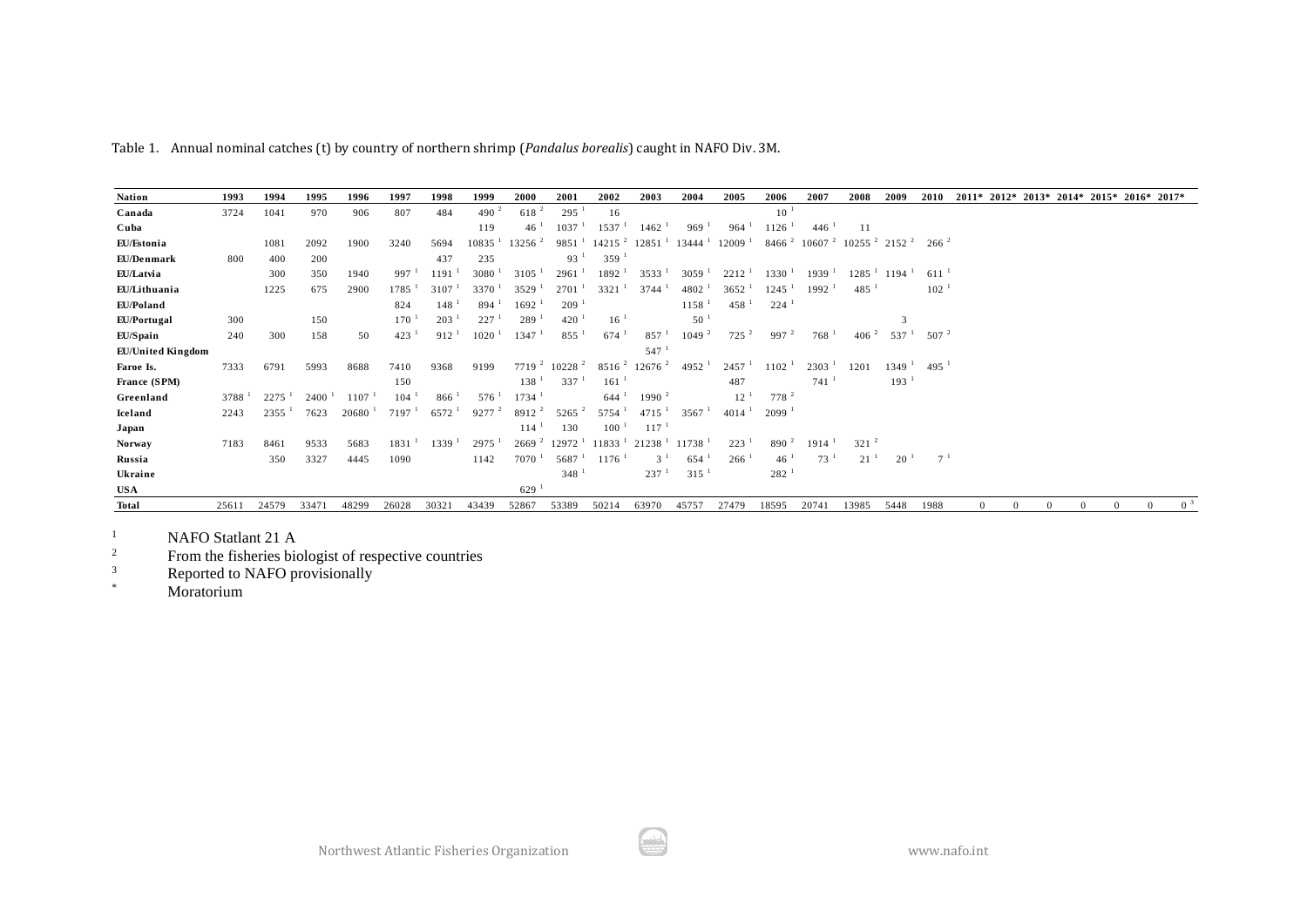|      | <b>Nominal Catches</b> | UE Survey Female Index | <b>Exploitation Rate</b> |
|------|------------------------|------------------------|--------------------------|
| 1993 | 25611                  | 6923                   | 3.7                      |
| 1994 | 24579                  | 2945                   | 8.3                      |
| 1995 | 33471                  | 4857                   | 6.9                      |
| 1996 | 48299                  | 5132                   | 9.4                      |
| 1997 | 26028                  | 4885                   | 5.3                      |
| 1998 | 30321                  | 11444                  | 2.6                      |
| 1999 | 43439                  | 13669                  | 3.2                      |
| 2000 | 52867                  | 10172                  | 5.2                      |
| 2001 | 53389                  | 13336                  | 4.0                      |
| 2002 | 50214                  | 17091                  | 2.9                      |
| 2003 | 63970                  | 11589                  | 5.5                      |
| 2004 | 45757                  | 12081                  | 3.8                      |
| 2005 | 27479                  | 14381                  | 1.9                      |
| 2006 | 18595                  | 11359                  | 1.6                      |
| 2007 | 20741                  | 12843                  | 1.6                      |
| 2008 | 13985                  | 8630                   | 1.6                      |
| 2009 | 5448                   | 1764                   | 3.1                      |
| 2010 | 1988                   | 3819                   | 0.5                      |
| 2011 | $\overline{0}$         | 1132                   | 0.0                      |
| 2012 | $\overline{0}$         | 791                    | 0.0                      |
| 2013 | $\overline{0}$         | 691                    | 0.0                      |
| 2014 | $\theta$               | 717                    | 0.0                      |
| 2015 | $\theta$               | 1079                   | 0.0                      |
| 2016 | $\overline{0}$         | 1982                   | 0.0                      |
| 2017 | $\overline{0}$         | 2304                   | 0.0                      |

**Table 2.- Exploitation Rate of Shrimp (Div. 3M) as Nominal Catches (t) divided by UE Survey Female Index (t).** 

<sup>1</sup>Provisional to 10 September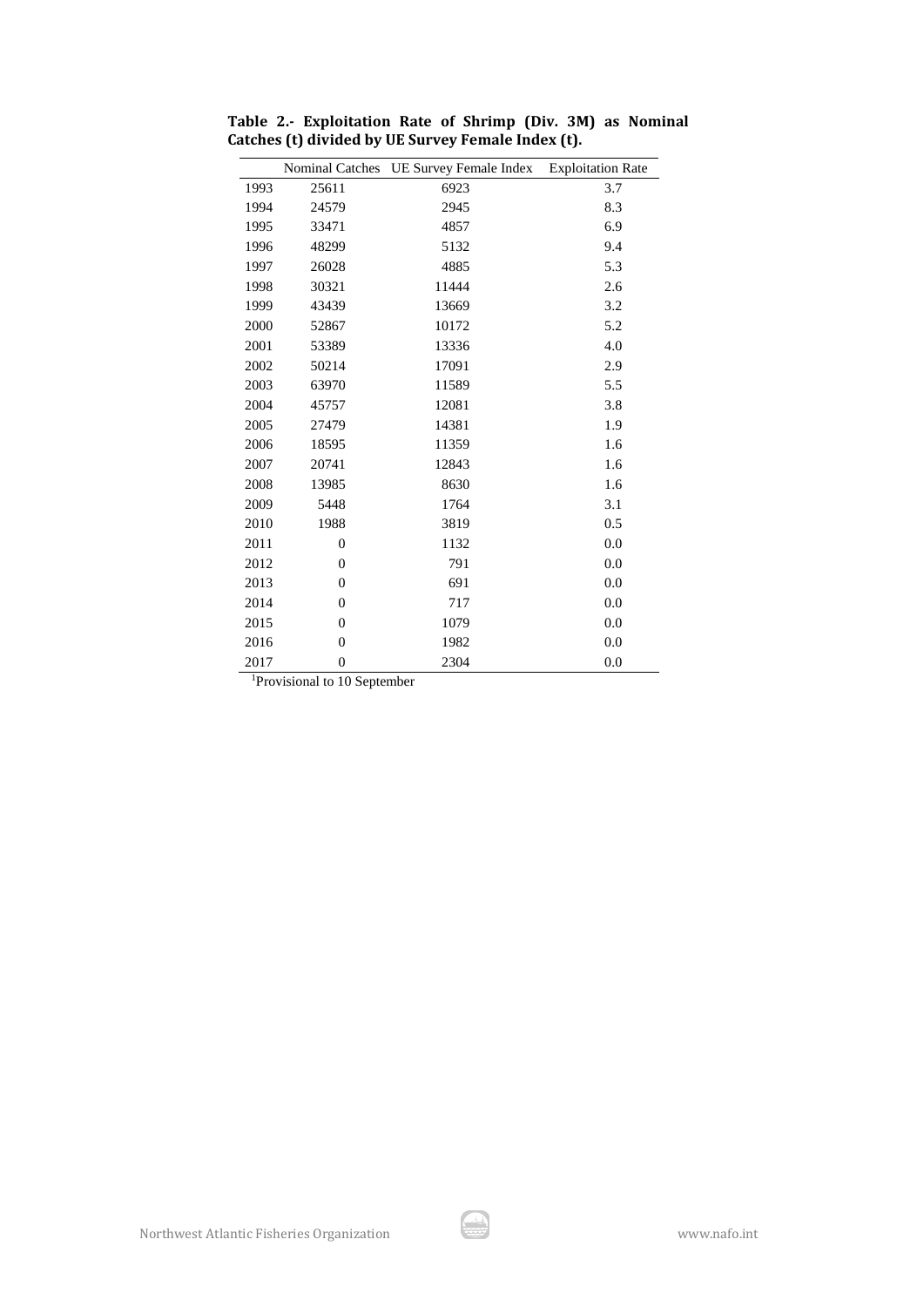|      | Northern shrimp                |          | Cod             | Redfish           |
|------|--------------------------------|----------|-----------------|-------------------|
| Year | Female Biomass<br>$(^{o}000t)$ | St error | Biomass ('000t) | Biomass ('0000 t) |
| 1988 | 4525                           | 842      | 40839           | 18833             |
| 1989 | 1359                           | 256      | 114050          | 16254             |
| 1990 | 1363                           | 172      | 59362           | 12676             |
| 1991 | 6365                           | 750      | 40248           | 7696              |
| 1992 | 15472                          | 2623     | 26719           | 13021             |
| 1993 | 6923                           | 995      | 60963           | 7261              |
| 1994 | 2945                           | 445      | 26463           | 16253             |
| 1995 | 4857                           | 521      | 9695            | 8764              |
| 1996 | 5132                           | 383      | 9013            | 11966             |
| 1997 | 4885                           | 345      | 9966            | 16582             |
| 1998 | 11444                          | 816      | 4986            | 7083              |
| 1999 | 13669                          | 1038     | 2854            | 9865              |
| 2000 | 10172                          | 775      | 3062            | 17799             |
| 2001 | 13336                          | 909      | 2695            | 7735              |
| 2002 | 17091                          | 1493     | 2496            | 12131             |
| 2003 | 11589                          | 921      | 1593            | 9382              |
| 2004 | 12081                          | 761      | 4071            | 25061             |
| 2005 | 14381                          | 933      | 5242            | 45122             |
| 2006 | 11359                          | 1238     | 12505           | 76692             |
| 2007 | 12843                          | 1564     | 23886           | 46463             |
| 2008 | 8630                           | 1399     | 42195           | 56613             |
| 2009 | 1764                           | 238      | 75228           | 35848             |
| 2010 | 3819                           | 381      | 69295           | 21221             |
| 2011 | 1132                           | 133      | 106314          | 19703             |
| 2012 | 791                            | 166      | 113218          | 30595             |
| 2013 | 691                            | 58       | 72289           | 21974             |
| 2014 | 717                            | 90       | 163420          | 17993             |
| 2015 | 1079                           | 198      | 114807          | 15800             |
| 2016 | 1982                           | 264      | 80583           | 17100             |
| 2017 | 2304                           | 291      | 89367           | 16209             |

**Table 3.- Shrimp female, cod and redfish biomass indices from the EU survey series.**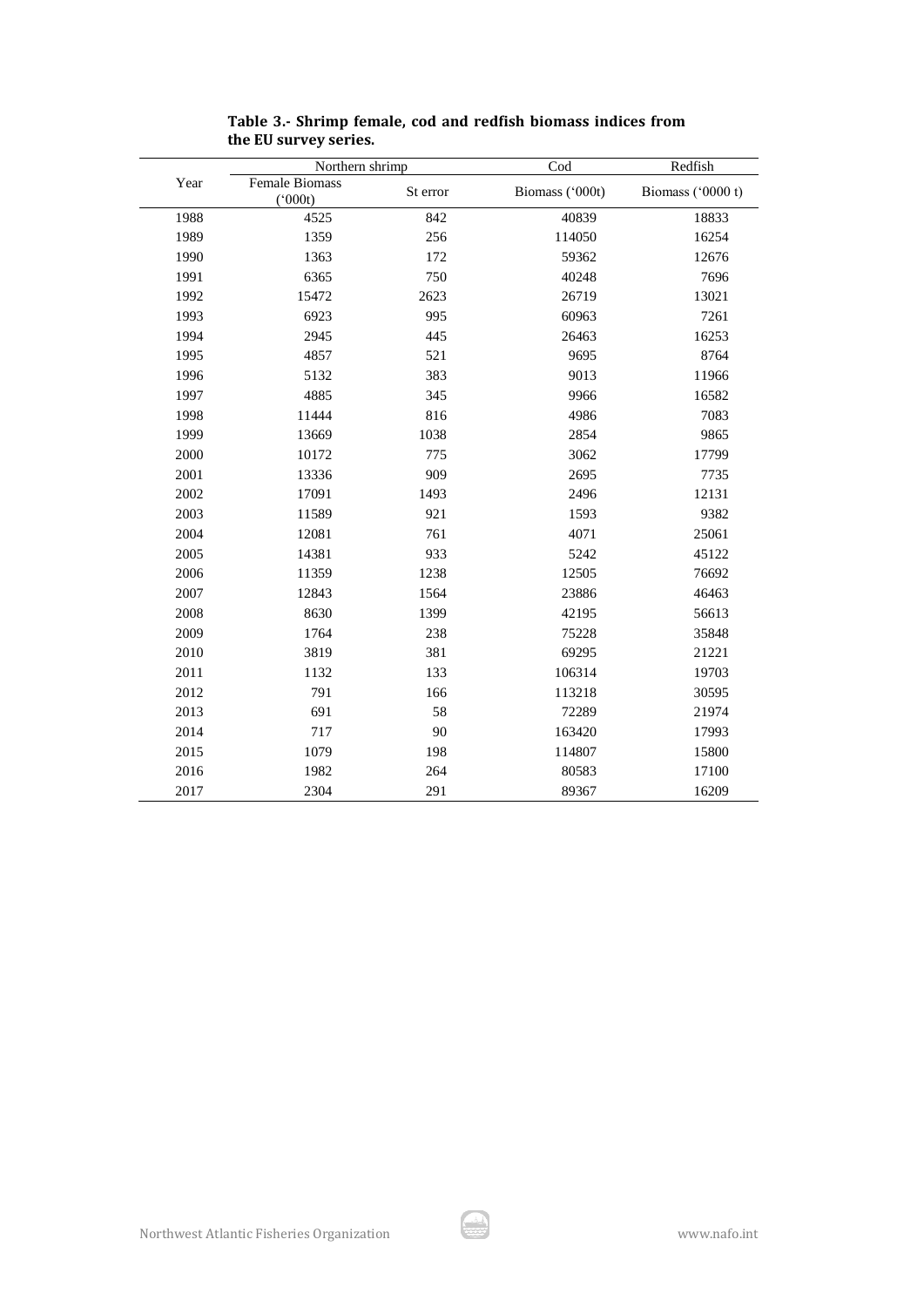| Table 4. Abundance (10 <sup>6</sup> ) at age by years in EU Flemish Cap surveys. |  |  |  |  |  |
|----------------------------------------------------------------------------------|--|--|--|--|--|
|----------------------------------------------------------------------------------|--|--|--|--|--|

| Year<br>Age-class |     |         |     |       |                    |     |     |        |     |        | 1988 1989 1990 1991 1992 1993 1994 <sup>1</sup> 1995 1996 1997 1998 <sup>2</sup> 1999 2000 2001 2002 2003 2004 2005 2006 2007 2008 2009 2010 2011 2012 2013 2014 2015 2016 2017 |     |     |                         |     |                               |     |          |                    |     |     |      |     |          |     |     |    |         |            |         |
|-------------------|-----|---------|-----|-------|--------------------|-----|-----|--------|-----|--------|---------------------------------------------------------------------------------------------------------------------------------------------------------------------------------|-----|-----|-------------------------|-----|-------------------------------|-----|----------|--------------------|-----|-----|------|-----|----------|-----|-----|----|---------|------------|---------|
|                   |     |         |     |       |                    |     |     |        |     |        | 94                                                                                                                                                                              |     | 9.  |                         | 181 | - 14                          |     |          |                    |     |     |      |     |          |     |     |    |         | $\Omega$   |         |
|                   |     |         |     |       |                    |     |     |        | 342 | -63    | 5497                                                                                                                                                                            | 474 | 107 |                         |     | 332 1100 1257 2742            |     | 179      | 58                 | -30 | 22  | 118  | 110 | - 60     | 23  | - 6 |    | 111     |            | 23 69   |
| 3                 | 13  |         |     |       | 47 159             | 788 | 43  | 243    | 857 | 289    |                                                                                                                                                                                 |     |     |                         |     | 4235 2392 1704 1877 4787 1774 |     | 960 6903 | 301                | 387 | 646 | -161 | 387 | 90       | 89  | 18  | 35 | 41      |            | 109 128 |
| 4                 | 123 | 82      | 404 | 260   | - 146              | 376 |     | 88 276 | 153 | 241    |                                                                                                                                                                                 |     |     | 707 1496 1074 2015 1128 |     | 548                           | 643 |          | 524 1949 1221      |     | 857 | 169  | 236 | 109      | -56 | -60 | 43 |         | 93 214 245 |         |
| .5                | 233 | -81     | 92  | 465   | 440                | 205 | 73  | 120    | 273 | 322    | 789                                                                                                                                                                             | 601 |     | 572 1184 1047           |     | 907                           |     |          | 783 1050 1205 1276 |     | 575 | 91   | 80  | 31       | 12  | 40  | 42 | -17     |            | 49 11   |
| 6                 | 163 | -83     | 33  |       | 389 1129           | 446 | 181 | 215    |     | 65 115 | 414                                                                                                                                                                             | 204 | 349 | 323                     | 311 | 243                           | 133 | 758      | 522                | 588 | 40  | 25   | 15  | $\Omega$ |     | -3. | 6  | -9      | - 6        |         |
|                   |     | 15 11   |     | 2 103 | 398                | 49  |     | 8 122  | 44  | - 16   | 15                                                                                                                                                                              | 8   | 61  | - 16                    | 55  | - 9                           | 21  | -141     | -65                | 129 |     |      |     |          |     |     |    |         |            |         |
| 8                 |     |         |     | 33    |                    |     |     |        |     |        |                                                                                                                                                                                 |     |     |                         |     |                               |     |          |                    |     |     |      |     |          |     |     |    |         |            |         |
| total ('000000)   |     | 548 258 |     |       | 530 1296 2271 1864 |     |     |        |     |        | 391 976 1734 1046 11751 5177 3876 5750 8608 4753 5281 9554 4098 3631 2141                                                                                                       |     |     |                         |     |                               |     |          |                    |     |     | 570  | 836 | 290      | 179 | 128 |    | 126 271 |            | 401 452 |

Codend mesh-size 40 mm.

Codend mesh-size 25 mm.

# **Table 5. Biomass estimated (tons) at age by years in EU Flemish Cap surveys.**

| Year<br>Age-class                                                                                                                                                               |      |           | 1988 1989 1990 | 1991 | 1992       |                |     | 1993 19941 1995 |           |           | 1996 1997 19982 | 1999 | 2000 | 2001 | 2002       | 2003 | 2004      | 2005       | 2006      | 2007 |      |         |              |         |     |      |        |     | 2008 2009 2010 2011 2012 2013 2014 2015 2016 2017 |  |
|---------------------------------------------------------------------------------------------------------------------------------------------------------------------------------|------|-----------|----------------|------|------------|----------------|-----|-----------------|-----------|-----------|-----------------|------|------|------|------------|------|-----------|------------|-----------|------|------|---------|--------------|---------|-----|------|--------|-----|---------------------------------------------------|--|
|                                                                                                                                                                                 |      |           |                |      |            |                |     |                 |           |           | 60              | 0.5  | 6    |      | 114        | -6   |           |            |           |      |      |         |              |         |     |      |        |     | 0.3                                               |  |
|                                                                                                                                                                                 |      |           |                |      |            |                |     |                 |           | 609 139   | 9039            | 832  | 183  | 572  | 2178       | 2541 | 4660      | 187        | .57       | 38   | 33   | 303     |              | 372 177 | 63  | 21   |        | 359 | 65 190                                            |  |
|                                                                                                                                                                                 | 44   |           |                | 166  | -610       | 2144           | 145 | 685             |           |           | 4552 1270 16203 | 7811 | 5924 |      | 5018 16710 | 7134 |           | 3730 15782 | 586       | 837  | 2094 |         | 600 2029 461 |         | 450 |      | 85 141 |     | 228 535 651                                       |  |
|                                                                                                                                                                                 | 575  |           | 387 2053       | 1214 | 705        | 2083           |     | 554 1658        |           | 1071 1705 | 4099            | 9016 | 5233 | 9992 | 6436       |      | 2762 3969 | 2109       | 5882      | 4764 | 4491 |         |              |         |     |      |        |     | 892 1690 726 431 379 316 687 1395 1920            |  |
|                                                                                                                                                                                 | 2377 | 626       | -888           | 3843 | 3683       | 1823           | 681 | 892             | 2703 2853 |           | 5719            | 4784 | 3838 | 8321 | 7758       | 6197 | 6206      |            | 5702 5547 | 6330 | 4084 | 635     | 644          | 250     | 104 | 323  | 379    | 179 | 450 124                                           |  |
| <sub>b</sub>                                                                                                                                                                    |      | 2334 1053 | -436           |      | 4094 13637 | 4948 2374 2313 |     |                 |           | 827 1249  | 4038            | 2138 | 3112 | 3087 | 2696       | 2339 | 1430      | 5531       | 3606      | 3971 | 390  | 224 149 |              | 5       |     | -35- | - 64   |     | 98 75                                             |  |
|                                                                                                                                                                                 | 285  | - 183     | -28            | 1478 | 5801       | 675            |     | 124 1728        |           | 700 234   | 207             | 112  | 706  | 215  | 616        | 108  | 254       | 1365       | 621       | 1105 |      | 81      |              |         |     |      |        |     |                                                   |  |
|                                                                                                                                                                                 |      |           |                | 557  |            |                |     |                 |           |           |                 |      |      |      |            |      |           |            |           |      |      |         |              |         |     |      |        |     |                                                   |  |
| total (ton.) 5615 2252 3405 11352 24436 11673 3879 7276 10461 7449 39365 24695 19002 27206 36508 21087 20248 30675 16299 17045 11092 2735 4893 1619 1055 844 900 1551 2521 2885 |      |           |                |      |            |                |     |                 |           |           |                 |      |      |      |            |      |           |            |           |      |      |         |              |         |     |      |        |     |                                                   |  |

Codend mesh-size 40 mm.

Codend mesh-size 25 mm.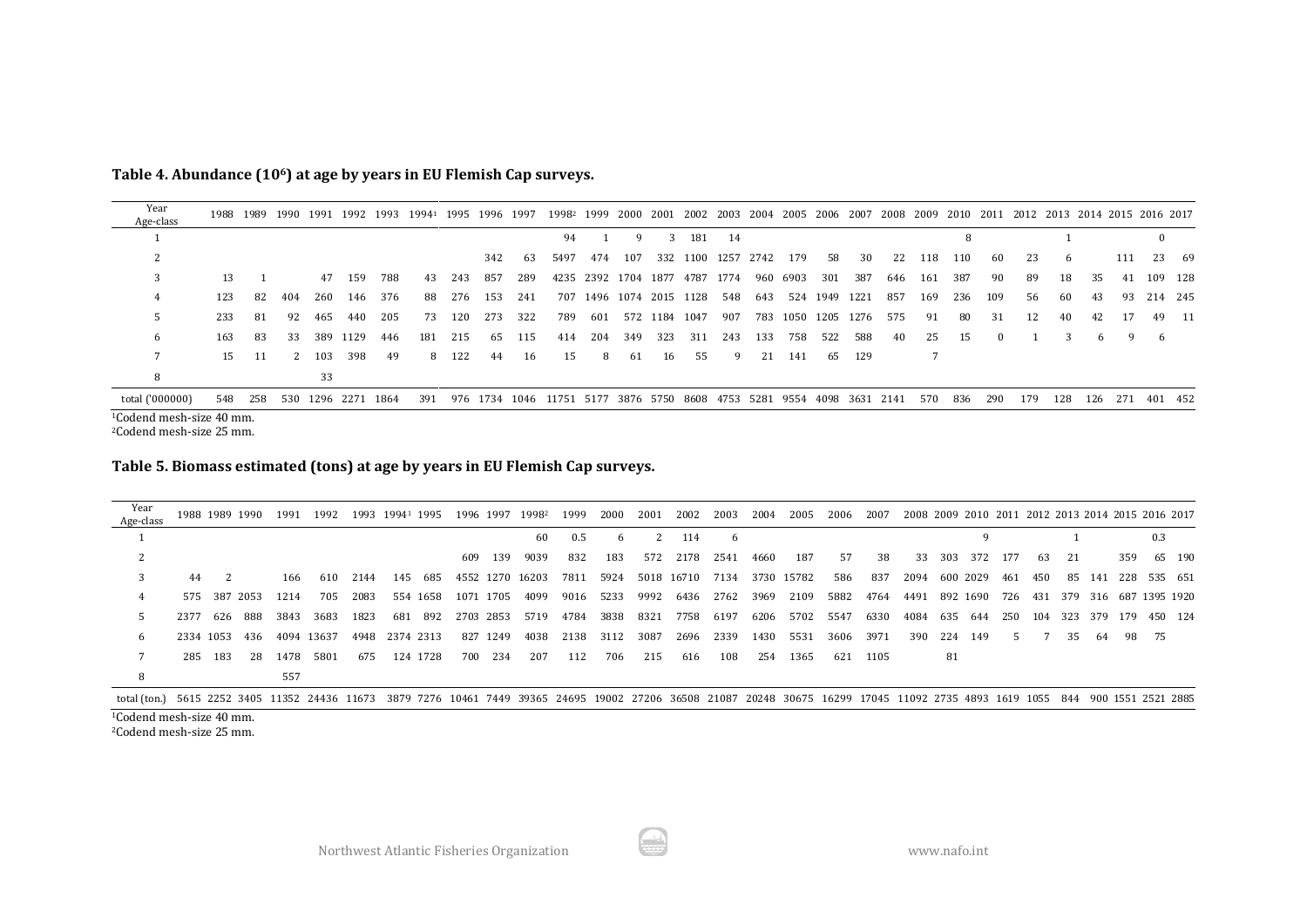| year | R (age 2) juvbag<br>(900) | $R$ (age 2)<br>Lofoten<br>(00000) | $R(2)$ lofoten<br>Av_weighed |      |
|------|---------------------------|-----------------------------------|------------------------------|------|
| 1996 |                           | 3424                              |                              | 0.93 |
| 1997 |                           | 629                               |                              | 0.17 |
| 1998 |                           |                                   |                              |      |
| 1999 | 4735                      | 4735                              |                              | 1.29 |
| 2000 | 1069                      | 1069                              |                              | 0.29 |
| 2001 | 1361                      | 3321                              | 0.31                         | 0.90 |
| 2002 | 2125                      | 11004                             | 0.49                         | 3.00 |
| 2003 | $\overline{0}$            | 12572                             | 0.00                         | 3.42 |
| 2004 | 41818                     | 27415                             | 9.57                         | 7.47 |
| 2005 | 3741                      | 1792                              | 0.86                         | 0.49 |
| 2006 | 7498                      | 582                               | 1.72                         | 0.16 |
| 2007 | 3824                      | 301                               | 0.88                         | 0.08 |
| 2008 | 4969                      | 221                               | 1.14                         | 0.06 |
| 2009 | 3011                      | 1177                              | 0.69                         | 0.32 |
| 2010 | 954                       | 1106                              | 0.22                         | 0.30 |
| 2011 | 2440                      | 601                               | 0.56                         | 0.16 |
| 2012 | 160                       | 229                               | 0.04                         | 0.06 |
| 2013 | 102                       | 63                                | 0.02                         | 0.02 |
| 2014 | 56                        | $\overline{0}$                    | 0.01                         | 0.00 |
| 2015 | 427                       | 1111                              | 0.10                         | 0.30 |
| 2016 | 390                       | 230                               | 0.09                         | 0.06 |
| 2017 | 1411                      | 695                               | 0.32                         | 0.19 |

**Table 6.- Abundance at age 2 and average-weighted as indicator of recruitment (R) in the survey (lofoten gear) and from juvenile bag.**



**Fig.1.** Catches (t) of shrimp on Flemish Cap and catches recommended in the period 1993-2017. Due to a moratorium, the shrimp catch is expected to be zero in 2017.

**.**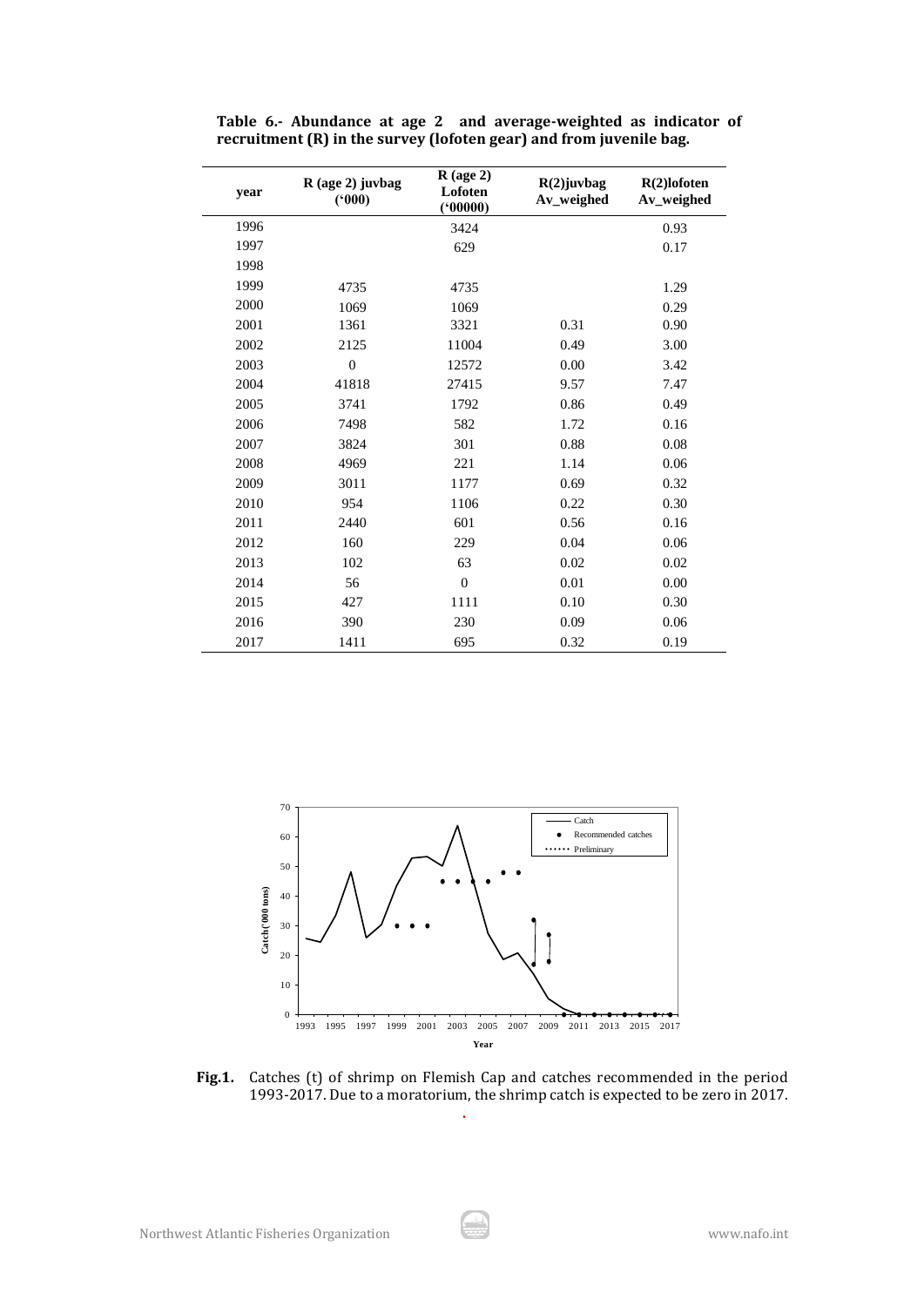

**Fig. 2.** Exploitation rates as nominal catch divided by the EU survey biomass index of the same year.



**Fig. 3.** Female biomass index from EU surveys, 1988-2017.



**Fig.4.** Cod, Redfish and Female shrimp biomass from EU trawl surveys, 1988-2017.

.